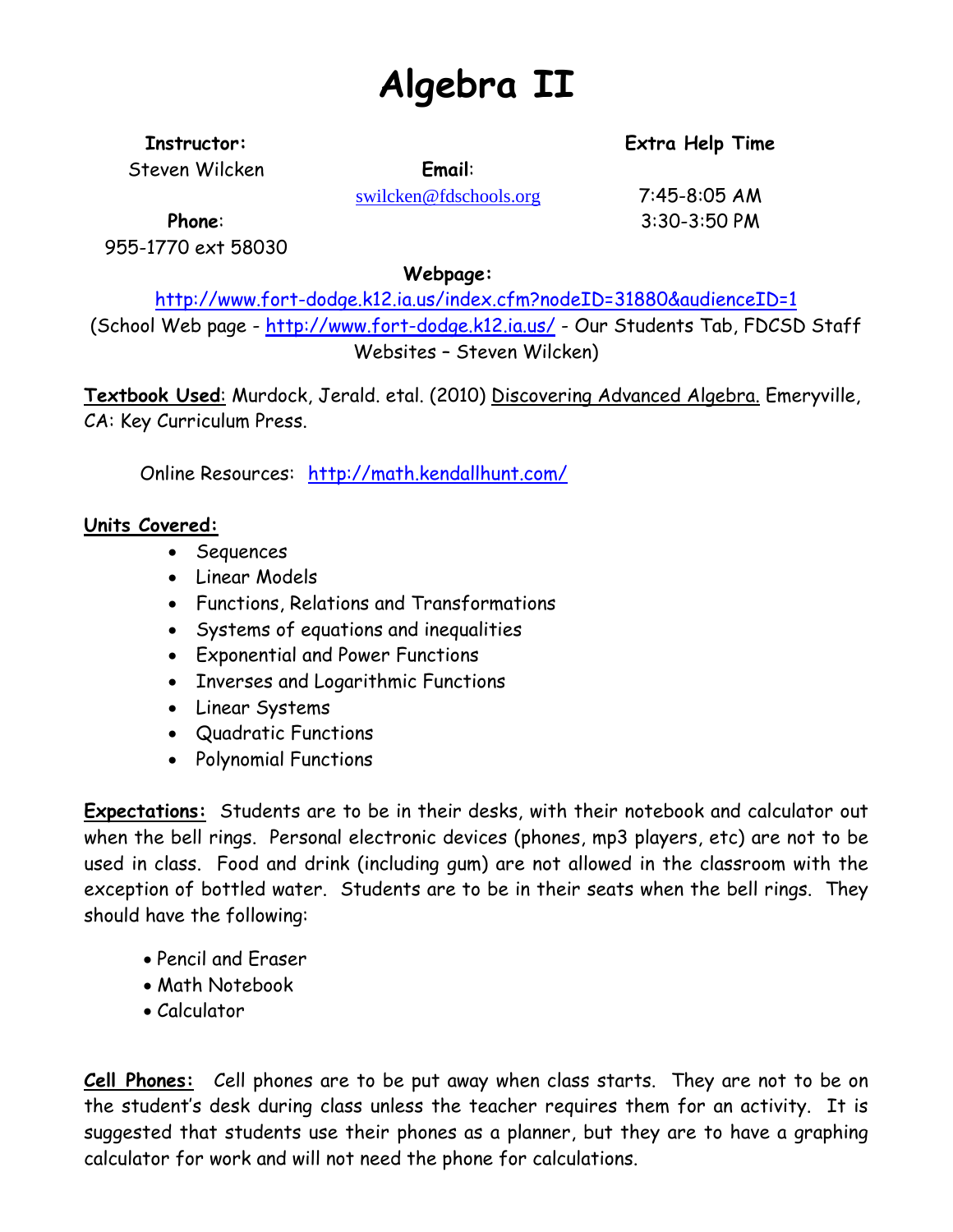**Calculators:** Graphing calculators will be used throughout this course. You may check out a graphing calculator for the course if you do not wish to buy one. You will be responsible for having a working graphing calculator with you in class every day – there will not be classroom calculators available.

**Absences:** Attendance in class is very important. It is the student's responsibility to get assignments and notes when the have been absent from class. When possible, do the **prior to the absence.** For more on absences, check the student handbook.

#### **Grading:**

| <b>Grade Breakdown</b> | <b>Grading Scale</b> |
|------------------------|----------------------|
| 10% Daily Work         | 100-90 A             |
| 30% Quizzes            | 89-80 B              |
| 50% Chapter Tests      | 79-70 C              |
| 10% Final              | 69-60 D              |

**Daily Work:** Daily work forms a study guide that the student can use to self-evaluate their understanding and prepare for quizzes and test. To help the students do this, the answer keys will be provided for the students to check their own work. When they get problems wrong, they need to get help to learn the material they are struggling with, so they do not do it wrong on the test and quiz.

Therefore, students are required to check their homework with the provided answer key in class before they turn in the assignment. Students will be allowed to use any homework that has been turned in and checked by the teacher as notes on the test. It is recommended that students who are getting many problems wrong get some help and redo the assignment before turning it in so that this homework is a help on the test. Points will not be taken off for late work, but work will not be accepted after the chapter test has been taken.

**Quizzes:** There will be quizzes approximately once a week. Quizzes will be announced and will cover the current chapter's material. Students may use their notebooks on quizzes, but not their text book. The quizzes will be over the current material and will be similar to the homework problems.

**Tests:** At the end of each Unit there will be a Unit test. Students may use homework that has been turned in and checked by the teacher on the test. At the end of each semester there will be a comprehensive final.